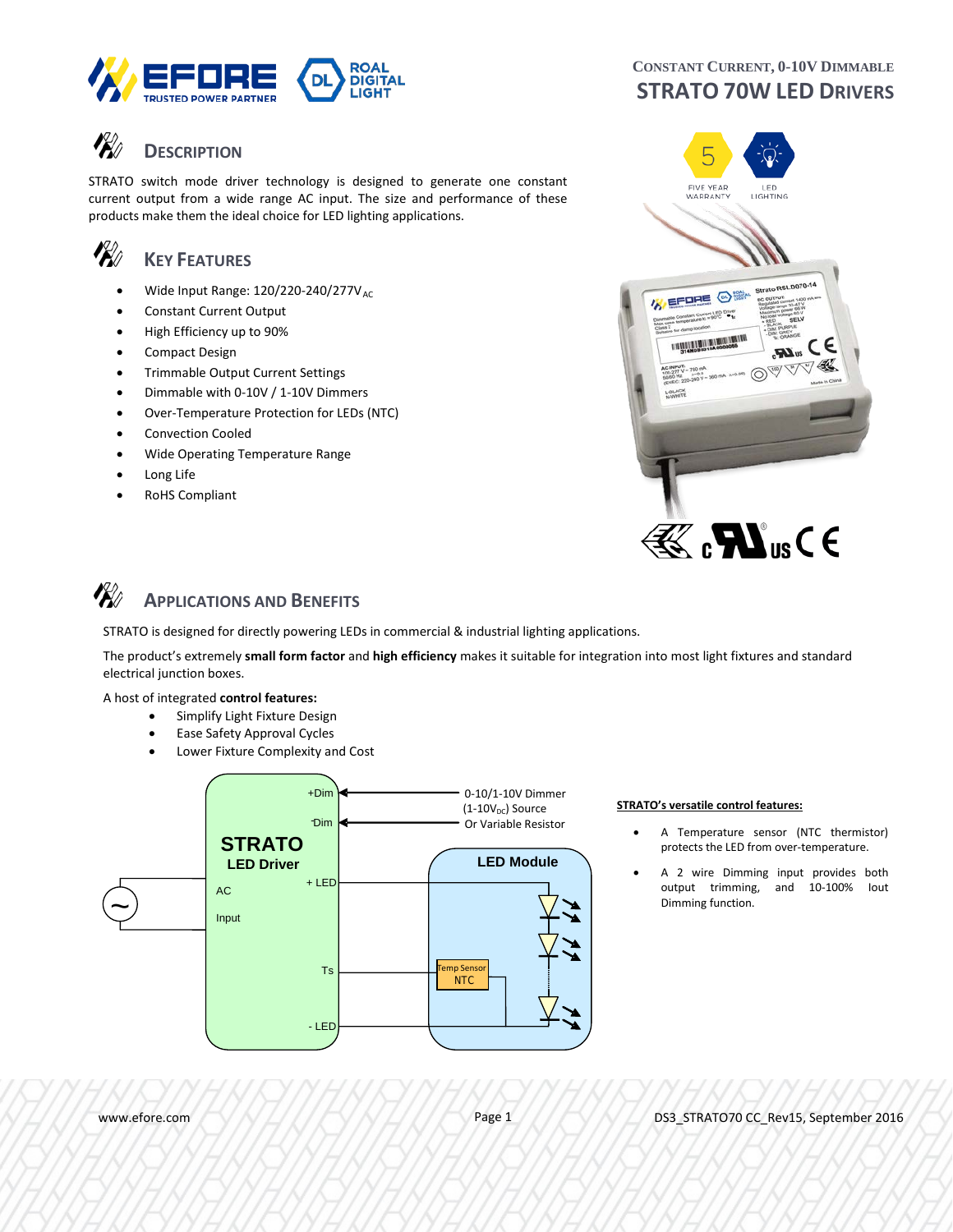

## **MODEL CODING AND OUTPUT RATINGS**

| max  |          |              | Vout<br>(No Load) |
|------|----------|--------------|-------------------|
| w    | $V_{DC}$ | $V_{DC}$     | $V_{DC}$          |
| 74   | 150      | 210          | 250               |
| 67   | 138      | 193          | 231               |
| 61   | 125      | 175          | 210               |
| 55   | 113      | 158          | 190               |
| 70   | 100      | 140          | 160               |
| 61   | 88       | 123          | 147               |
| 74   | 75       | 105          | 120               |
| 61   | 63       | 88           | 100               |
| 70   | 50       | 70           | 84                |
| 65.8 | 33       | 47           | 60                |
|      | _<br>.   | (min)<br>- - | (max)<br>- -      |

**Table 1: Absolute Maximum Driver Ratings**

Refer to Strato Application Note #3, Output Voltage Range for proper device selection.

## **CONTROLS**

**Output Controls:** Two dedicated inputs provide control and safety features.

**Dim:** A dimming input can be used to adjust the output setting via a standard commercial wall dimmer, an external control voltage source (1 to  $10V_{DC}$ ), or a variable resistor when using the recommended number of LEDs. The input permits 100% to 80% trimming and 100% to 10% dimming. This permits active control of the driver and may be used for trimming and dimming purposes. See Strato Application Note 1 for details on functionality and compatibility with standard industry practices.

**Ts:** The Temperature input may be connected to a 100k NTC thermistor. The thermistor should be located on the LED assembly to monitor its temperature. If the temperature exceeds a predetermined set point, the output current of the module is automatically reduced to regulate the temperature of the LED at a safe level. See Strato Application Note 1 for details.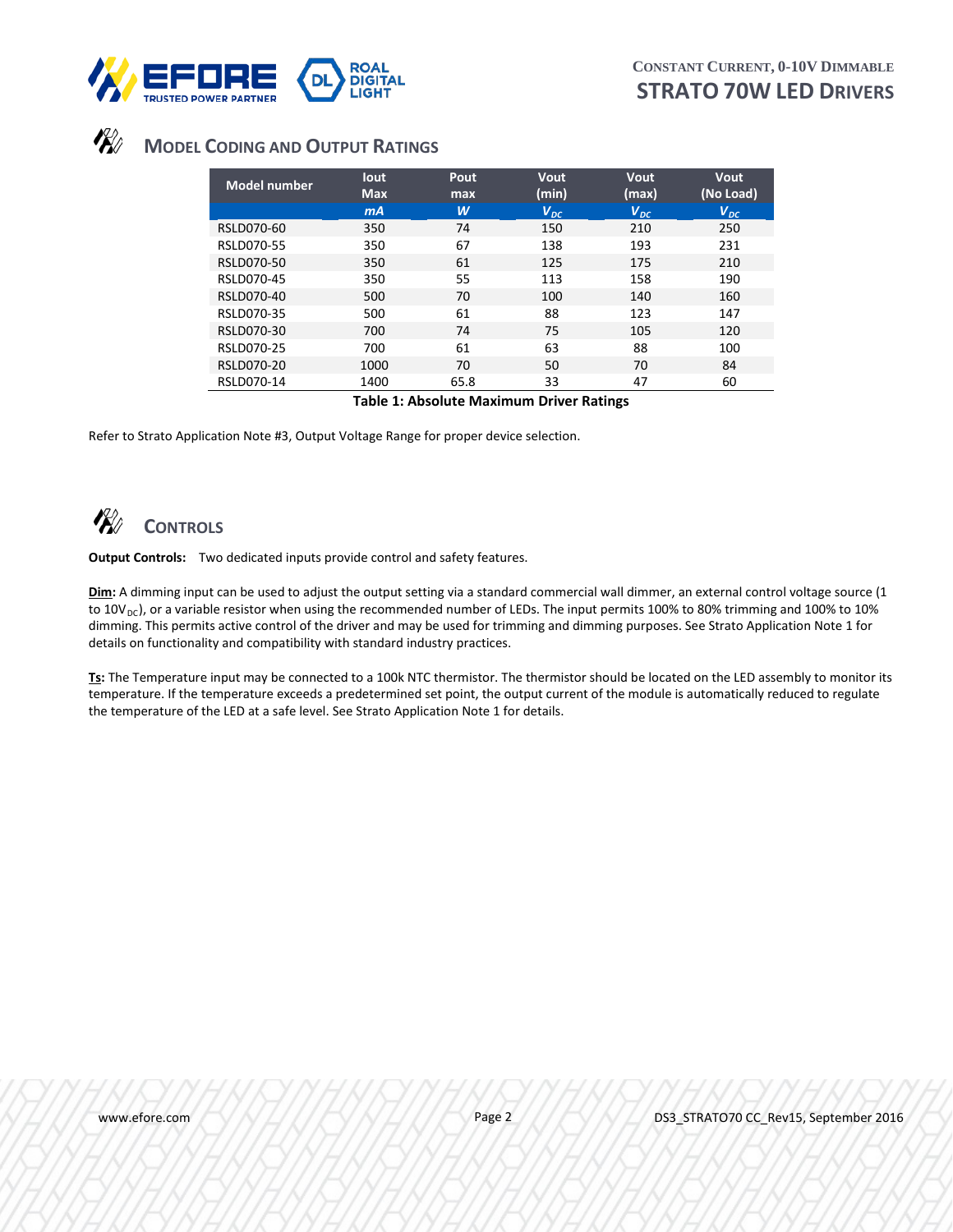



## **INPUT AND OUTPUT SPECIFICATION**

| <b>Specification</b>    | <b>Test Conditions / Notes</b>                                                                                                 | Min                                | <b>Nom</b>                                                | <b>Max</b>                                                                       | <b>Units</b> |
|-------------------------|--------------------------------------------------------------------------------------------------------------------------------|------------------------------------|-----------------------------------------------------------|----------------------------------------------------------------------------------|--------------|
| <b>AC Input Voltage</b> | 120/220-240/277V <sub>ac</sub><br>Device starts and operates at $90V_{AC}$ at all load conditions                              | 90                                 | 120/220-240/277                                           | 305                                                                              | $V_{AC}$     |
| <b>Input Frequency</b>  |                                                                                                                                | 47                                 | 50/60                                                     | 63                                                                               | Hz           |
| <b>Input Current</b>    | 120V $_{AC}$ Rated Load<br>230 $V_{AC}$ Rated Load<br>$277V_{Ac}$ Rated Load                                                   | $\overline{\phantom{a}}$<br>$\sim$ | ۰<br>$\overline{\phantom{a}}$<br>$\overline{\phantom{a}}$ | 0.65<br>0.34<br>0.30                                                             | A            |
| <b>Power Factor</b>     | $120V_{AC}$<br>at Nominal Load<br>$230V_{\text{arc}}$<br>at 80-100% rated current<br>$277V_{\text{AC}}$                        | 0.9<br>0.9<br>0.9                  | ٠<br>۰                                                    | $\overline{\phantom{a}}$                                                         |              |
| THD <sup>1</sup>        | 120/220-240/277V AC                                                                                                            | ۰.                                 | $\qquad \qquad -$                                         | 20                                                                               | %            |
| <b>Inrush Current</b>   | $120V_{AC}$<br>Half Value time: 150us<br>Half Value time: 190us<br>$230V_{\text{AC}}$<br>Half value time: 130us<br>$277V_{AC}$ |                                    | ۰<br>۰<br>۰                                               | 13.4<br>27.9<br>31.0                                                             | Apk          |
| <b>Efficiency</b>       | 120 $V_{AC}$ Rated Load<br>230 $V_{AC}$ Rated Load<br>$277V_{AC}$ Rated Load                                                   |                                    | 91<br>92<br>92                                            | $\overline{\phantom{0}}$<br>$\overline{\phantom{a}}$<br>$\overline{\phantom{a}}$ | %            |
| <b>Harmonic Current</b> | Complies with EN-61000-3-2, Class C load >25W with output voltage between 93% and 100%                                         |                                    |                                                           |                                                                                  |              |

Note 1 Total Harmonic Distortion <20% with output voltage between 93% and 100% and 100% rated output current

### **V**W **OUTPUT SPECIFICATIONS**

| <b>Specification</b>       | <b>Test Conditions / Notes</b>              | <b>Min</b> | <b>Nom</b>               | <b>Max</b> | <b>Units</b> |
|----------------------------|---------------------------------------------|------------|--------------------------|------------|--------------|
| <b>Output Power Rating</b> | check Model Coding and Output Ratings table | 61         | $\overline{\phantom{a}}$ | 74         | W            |
| <b>Output Voltage</b>      | check Model Coding and Output Ratings table | 33         |                          | 210        | V            |
| <b>Output Current</b>      | check Model Coding and Output Ratings table | 350        |                          | 1400       | mA           |
| <b>Ripple Current</b>      | All models measured (lout Pk-pk/RMS)        | -          | $\overline{\phantom{0}}$ | 45         | %            |
| <b>Output Regulation</b>   |                                             | $\sim$     | -                        | ±3         | %lout        |
| Start-up time              | With no dimmer connected                    | $\sim$     | $\overline{\phantom{a}}$ | 500        | ms           |

### **VF**II **PROTECTION FEATURES**

| <b>Specification</b>                  | <b>Test Conditions / Notes</b>                                    | Min | <b>Nom</b>               | Max                      | <b>Units</b>             |
|---------------------------------------|-------------------------------------------------------------------|-----|--------------------------|--------------------------|--------------------------|
| <b>Output Over Voltage</b>            |                                                                   | 110 | $\overline{\phantom{a}}$ | 130                      | $%V_{MAX}$               |
| <b>Output Short-Circuit</b>           | Hiccup, auto Recovery                                             |     | $\overline{\phantom{a}}$ | $\overline{\phantom{a}}$ | $\overline{\phantom{a}}$ |
| <b>Over-Temperature Tc</b>            | Hiccup, auto Recovery if the PSU exceeds the rated Tc temperature |     | 90                       |                          | °С                       |
| No Load                               | Check No Load Voltage in Table 1                                  | 60  |                          | 250                      | v                        |
| <b>Isolation Primary-to-Secondary</b> | Reinforced/double Insulation meets IEC/EN61347-2-13 Class II      |     |                          |                          |                          |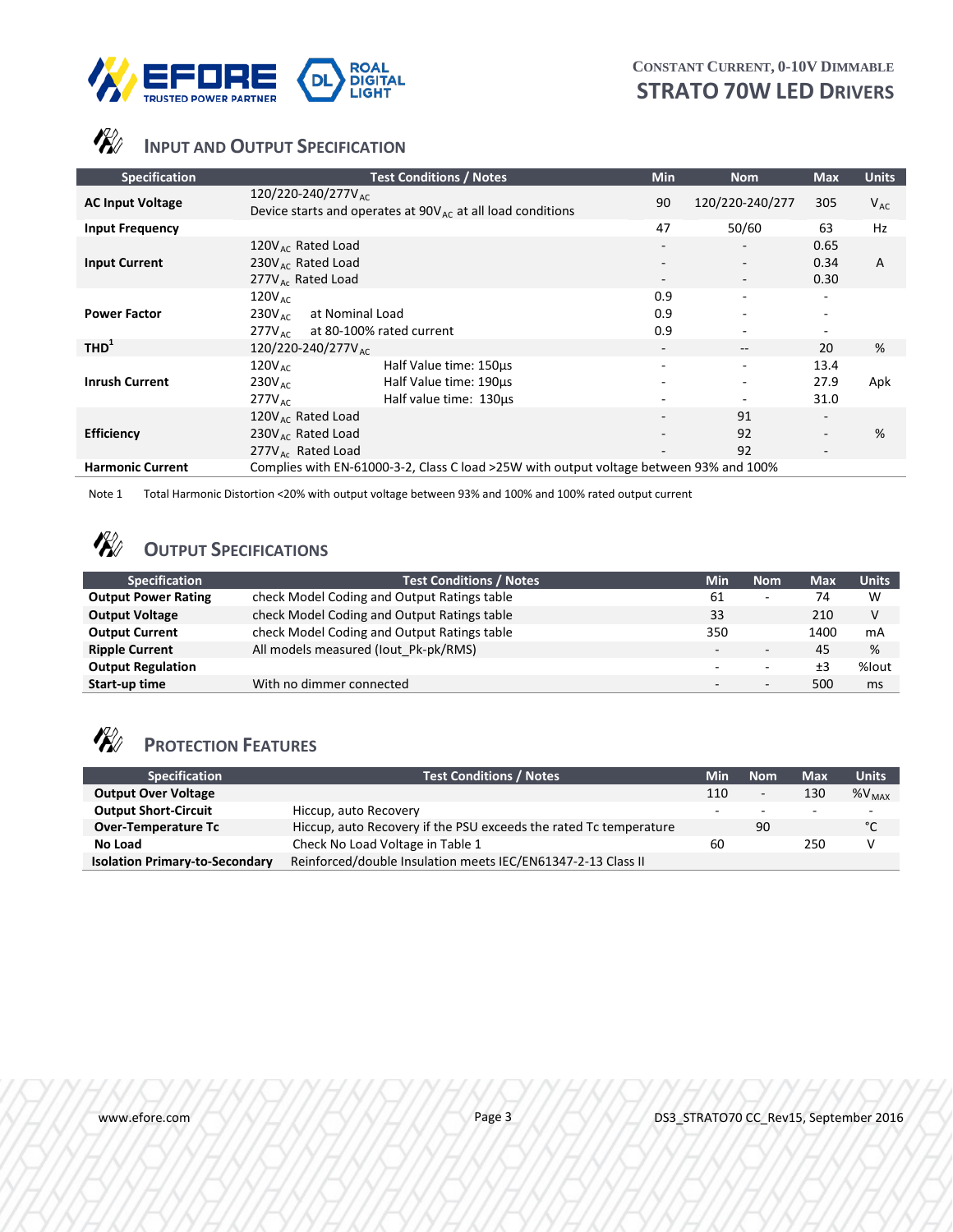



Packaging Options: Partially Encapsulated with ABS plastic body enclosure I/O Connections: Flying leads, 18AWG on power leads, 20AWG on control leads, 152mm long, 105°C Rated, Stranded, Stripped by approximately 9.5mm and tinned

Mounting Details: Universal Mounting Clips, and 6 mounting locations per package allow installer to choose the most suitable position for the mounting feet.



www.efore.com Page 4 DS3\_STRATO70 CC\_Rev15, September 2016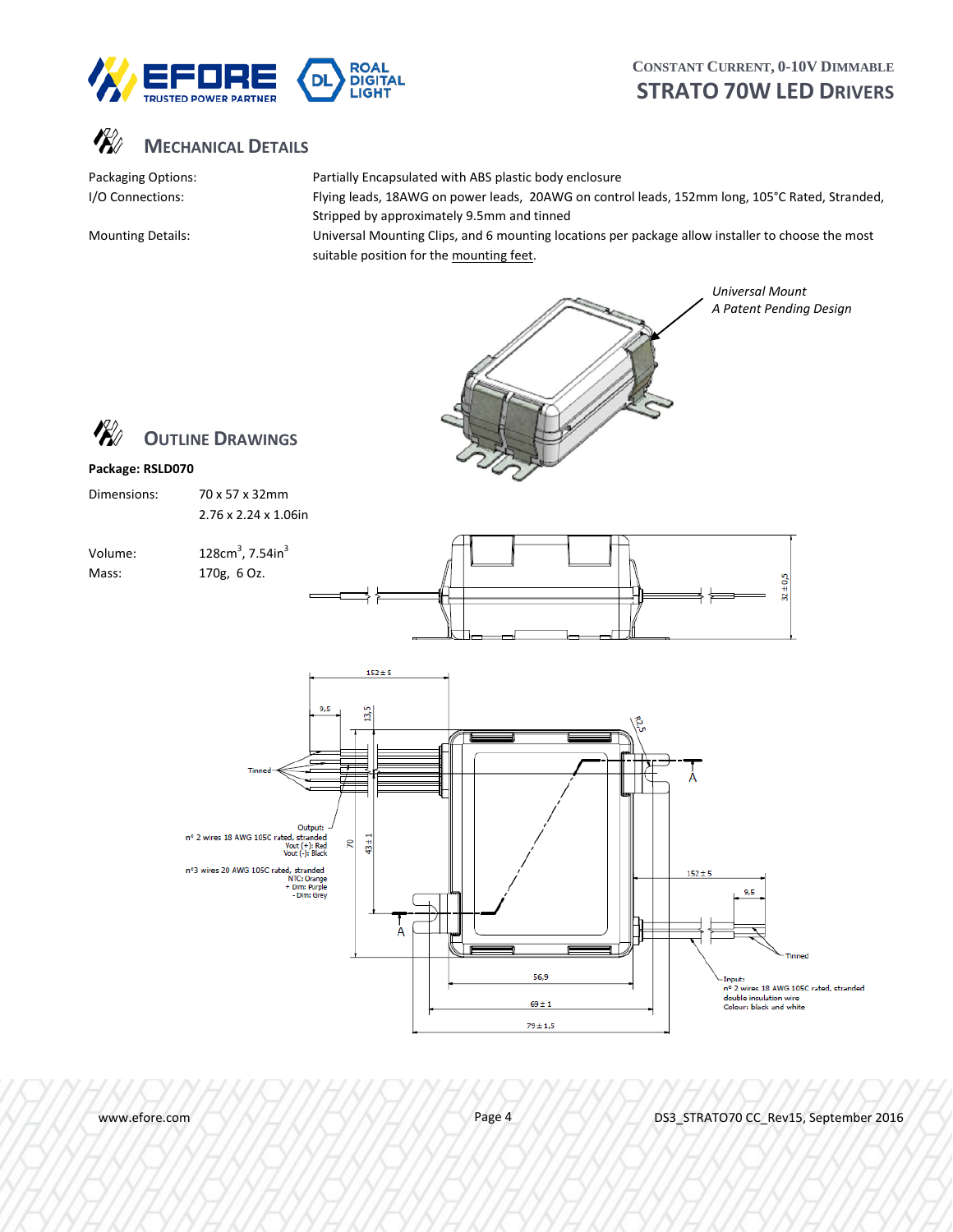



# **ENVIRONMENTAL SPECIFICATIONS**

| <b>Specification</b>               | <b>Test Conditions / Notes</b>                                                                                                                                         | <b>Min</b>               | <b>Nom</b>               | <b>Max</b>               | <b>Units</b> |
|------------------------------------|------------------------------------------------------------------------------------------------------------------------------------------------------------------------|--------------------------|--------------------------|--------------------------|--------------|
| <b>Top Case Temperature Range</b>  | Top case temperature without derating                                                                                                                                  | $-30$                    | $\overline{\phantom{a}}$ | 90                       | °C           |
| <b>Ambient Temperature Range</b>   | As long as Tc temperature is within the limits                                                                                                                         | -30                      | $\overline{\phantom{a}}$ | 50                       | °C           |
| <b>Storage Temperature</b>         |                                                                                                                                                                        | -40                      | $\overline{\phantom{a}}$ | 85                       | °C           |
| <b>Operating Relative Humidity</b> | Non-condensing                                                                                                                                                         | 5.                       | ۰                        | 95                       | %            |
| <b>Surface Temperature</b>         | Exposed surfaces temperature under all operating conditions                                                                                                            |                          | $\overline{\phantom{a}}$ | 90                       | °C           |
| Cooling                            | Convection cooled                                                                                                                                                      |                          |                          |                          |              |
| <b>Shock EN 60068-2-27</b>         | Operating: Half sine, 30 g, 18 ms, 3 axes, 6x each (3 positive and 3 negative).<br>Non-Operating: Half sine, 50 g, 11 ms, 3 axes, 6x each (3 positive and 3 negative). |                          |                          |                          |              |
| <b>Vibration EN 60068-2-64</b>     | Operating: $5 - 500$ Hz, 1gRMS (0.02 g <sup>2</sup> /Hz), 3 axes, 30 min.<br>Non-Operating: $5 - 500$ Hz, 2.46gRMS (0.0122 g <sup>2</sup> /Hz), 3 axes, 30 min.        |                          |                          |                          |              |
| <b>Vibration EN 60068-2-6</b>      | Operating Sine, $10 - 500$ Hz, 1g, 3 axes, 1 oct/min., 60 min.                                                                                                         |                          |                          |                          |              |
| <b>MTBF</b>                        | Typical Load, 70°C Tc, MIL.HDBK-217E                                                                                                                                   |                          | 250k                     | $\sim$                   | Hours        |
| Useful Life                        | Nominal $V_{AC}$ , 70°C Tc Nominal Load                                                                                                                                | $\overline{\phantom{a}}$ | 50k                      | $\overline{\phantom{a}}$ | <b>Hours</b> |

# **ELECTROMAGNETIC COMPATIBILITY (EMC) – EMISSIONS**

| Phenomenon                                      | <b>Conditions / Notes</b>   | <b>Standard</b>             | <b>Performance Class</b> |
|-------------------------------------------------|-----------------------------|-----------------------------|--------------------------|
| <b>Conducted Emission</b>                       | Test at 120Vac              | <b>EN55022; FCC Part 15</b> | Class B                  |
|                                                 | Test at $230V_{\text{arc}}$ | EN55015                     | $\overline{\phantom{a}}$ |
|                                                 | Test at $277V_{AC}$         | EN55022; FCC Part 15        | Class A                  |
| <b>Radiated Emission</b>                        | Test at 120Vac              | FCC CFR47-part15            | Class B                  |
|                                                 | Test at $230V_{AC}$         | EN55015                     | $\overline{\phantom{a}}$ |
|                                                 | Test at $277V_{\text{arc}}$ | FCC CFR47- part 15          | Class A                  |
| <b>Harmonic Current Emissions</b>               |                             | EN61000-3-2                 | Class C                  |
| <b>Voltage Changes, Fluctuation and Flicker</b> |                             | EN61000-3-3                 |                          |

# **ELECTROMAGNETIC COMPATIBILITY (EMC) – IMMUNITY**

| Phenomenon                                                      | <b>Conditions / Notes</b> | <b>Standard</b> | <b>Note</b> |
|-----------------------------------------------------------------|---------------------------|-----------------|-------------|
| Equipment for general lighting purposes -EMC Immunity Req.      |                           | EN 61547        |             |
| <b>ESD (Electrostatic Discharge)</b>                            |                           | EN 61000-4-2    |             |
| Radiated Radio-Frequency electromagnetic field                  |                           | EN 61000-4-3    |             |
| <b>Electric Fast Transient / Burst</b>                          | Level $\pm 1.0$ kV L-L    | EN 61000-4-4    |             |
| Surge                                                           | Level ±1.0kV L-L          | EN 61000-4-5    |             |
| Conducted disturbances induced by Radio-Frequency fields        |                           | EN 61000-4-6    |             |
| <b>Voltage Dips, short interruptions and Voltage Variations</b> |                           | EN 61000-4-11   |             |
| Non repetitive damped oscillatory transient, Ring wave          | 2.5kV                     | ANSI C.62.41    | Category A  |